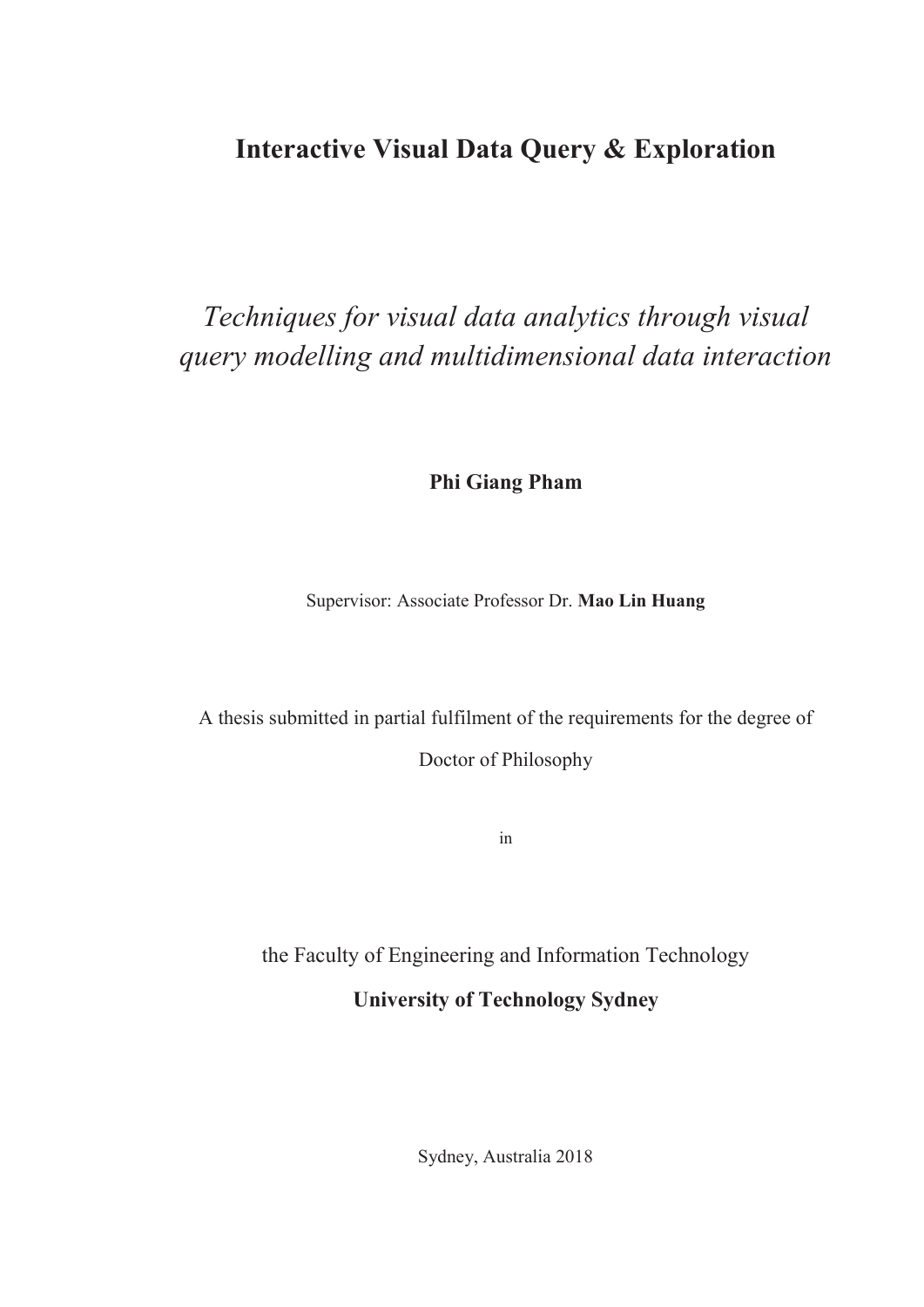### **Certificate of Original Authorship**

I certify that the work in this thesis has not previously been submitted for a degree nor has it been submitted as part of requirements for a degree except as fully acknowledged within the text.

I also certify that the thesis has been written by me. Any help that I have received in my research work and the preparation of the thesis itself has been acknowledged. In addition, I certify that all information sources and literature used are indicated in the thesis.

Signature of candidate:

Production Note: Signature removed prior to publication.

Phi Giang Pham

Date: 22 – Jan – 2018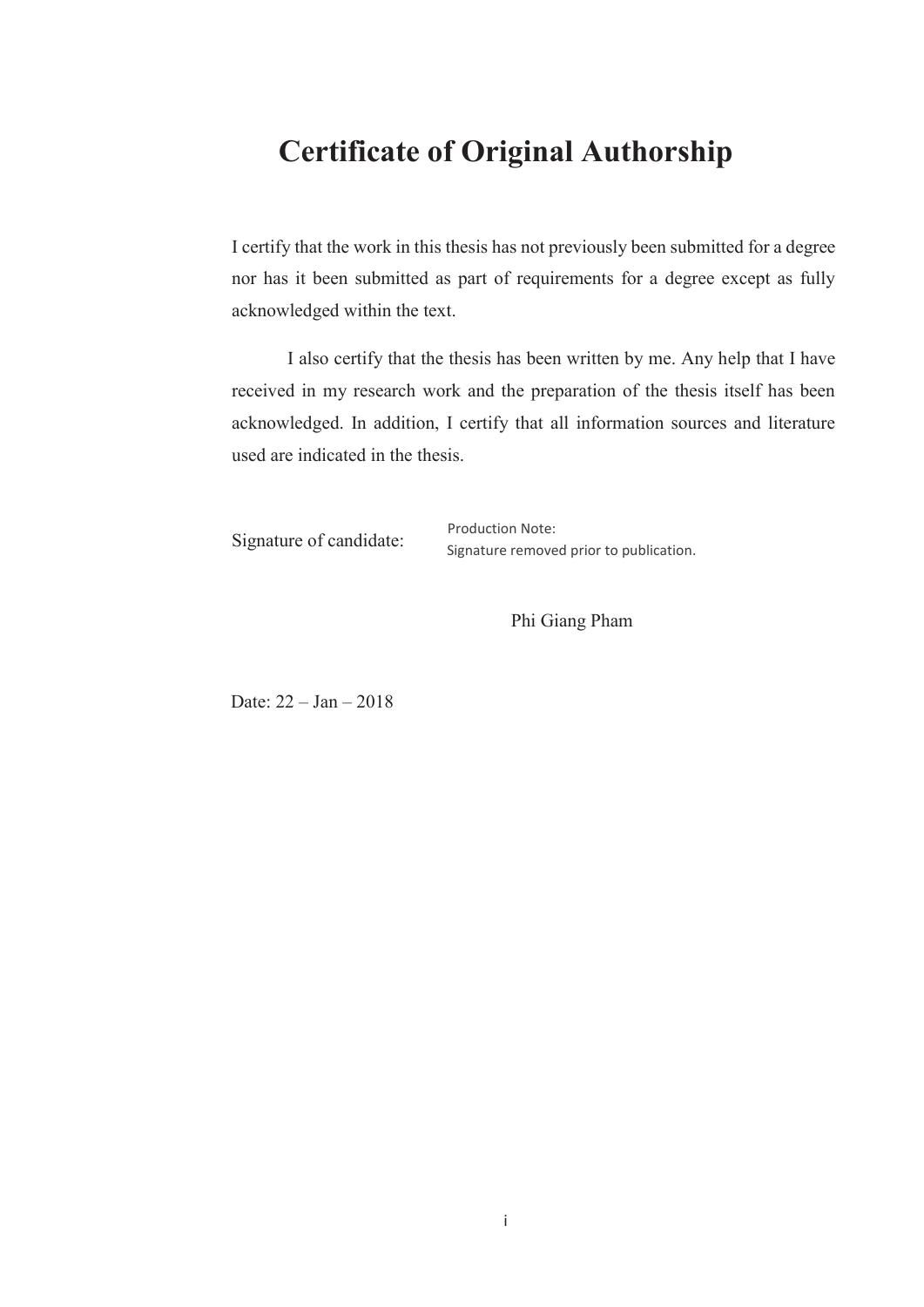#### **Acknowledgement**

Today is, for me, the day of a beautiful memory which would be unforgettable during my life time. This is because I am here and writing the last but not least of the significant parts of my dissertation that is about the acknowledgement expression for the completing stage of my interesting Ph.D. study. Four years ago, I had not believed and imagined what I could and have reached as today until there was a person who appeared and changed my mind.

Absolutely, the man with the role of my supervisor is Associate Professor Mao Lin Huang, to whom I would like to express my genuine gratefulness firstly. Thanks to his advanced academic guidance, mental encouragement, especially free and active working style deployment, I have learned and experienced plenty of self-study and research methodologies and optimized the strength of mine in order to overcome the research challenges and reach the excellent achievement of today.

Additionally, I would like to thank all of my colleges who greatly supported me during the candidate in the sharing of knowledge, solving the technical problems and dealing with the life issues. I also would like to thank all of the staffs who are working in the school of Software, FEIT, UTS for their help in the administrative and financial procedure.

Finally, it is unexplainable by words and languages actually that I would like to thank all of my family members, who are always beside me, look after me, and love me, especially the meaningful accompany of my wife Le Thu Trang Ho and my daughter Mai Thanh Pham. Without all of them, my Ph.D. study could not be started and completed successfully.

Thanks for all.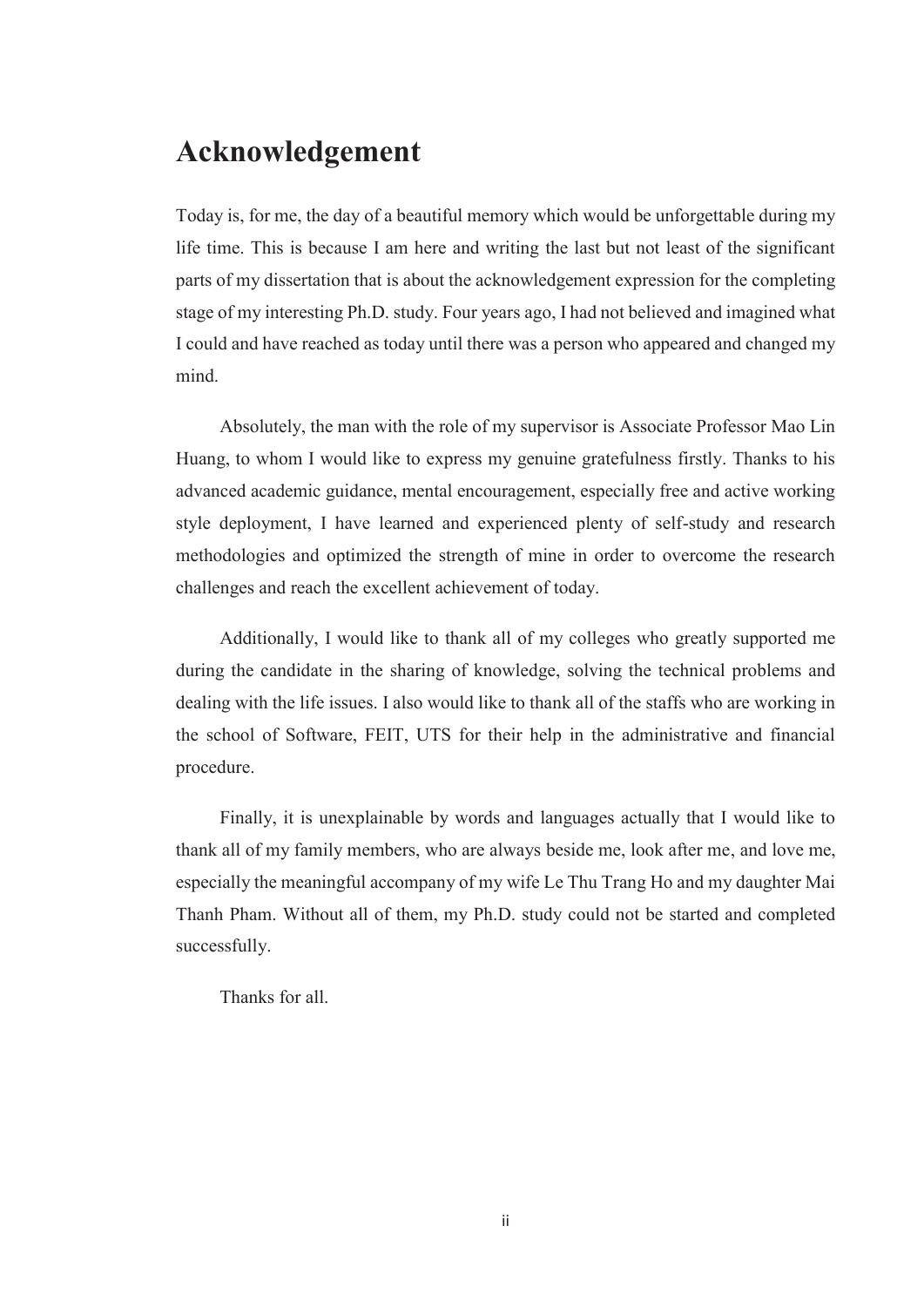### **Table of Contents**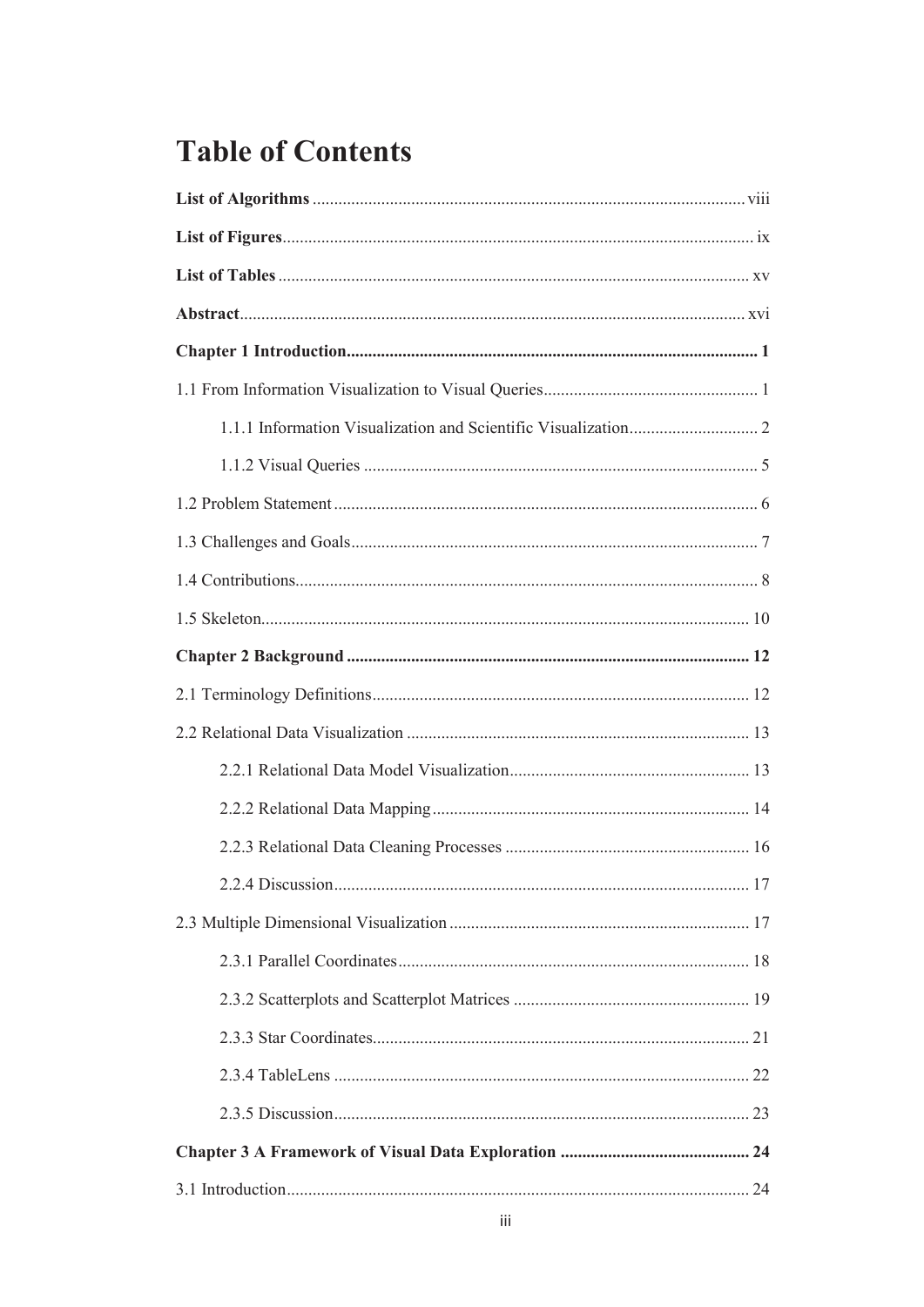| Chapter 4 A New Interactive Visual Query for Relational Data Models  29    |  |
|----------------------------------------------------------------------------|--|
|                                                                            |  |
|                                                                            |  |
|                                                                            |  |
|                                                                            |  |
|                                                                            |  |
|                                                                            |  |
|                                                                            |  |
|                                                                            |  |
|                                                                            |  |
|                                                                            |  |
|                                                                            |  |
|                                                                            |  |
|                                                                            |  |
|                                                                            |  |
|                                                                            |  |
| 4.5.1 A System Framework for Visual Queries with Coordinating Contexts  60 |  |
|                                                                            |  |
| Chapter 5 New Interactive Visual Queries for Multi-Dimensional Data 63     |  |
|                                                                            |  |
|                                                                            |  |
|                                                                            |  |
|                                                                            |  |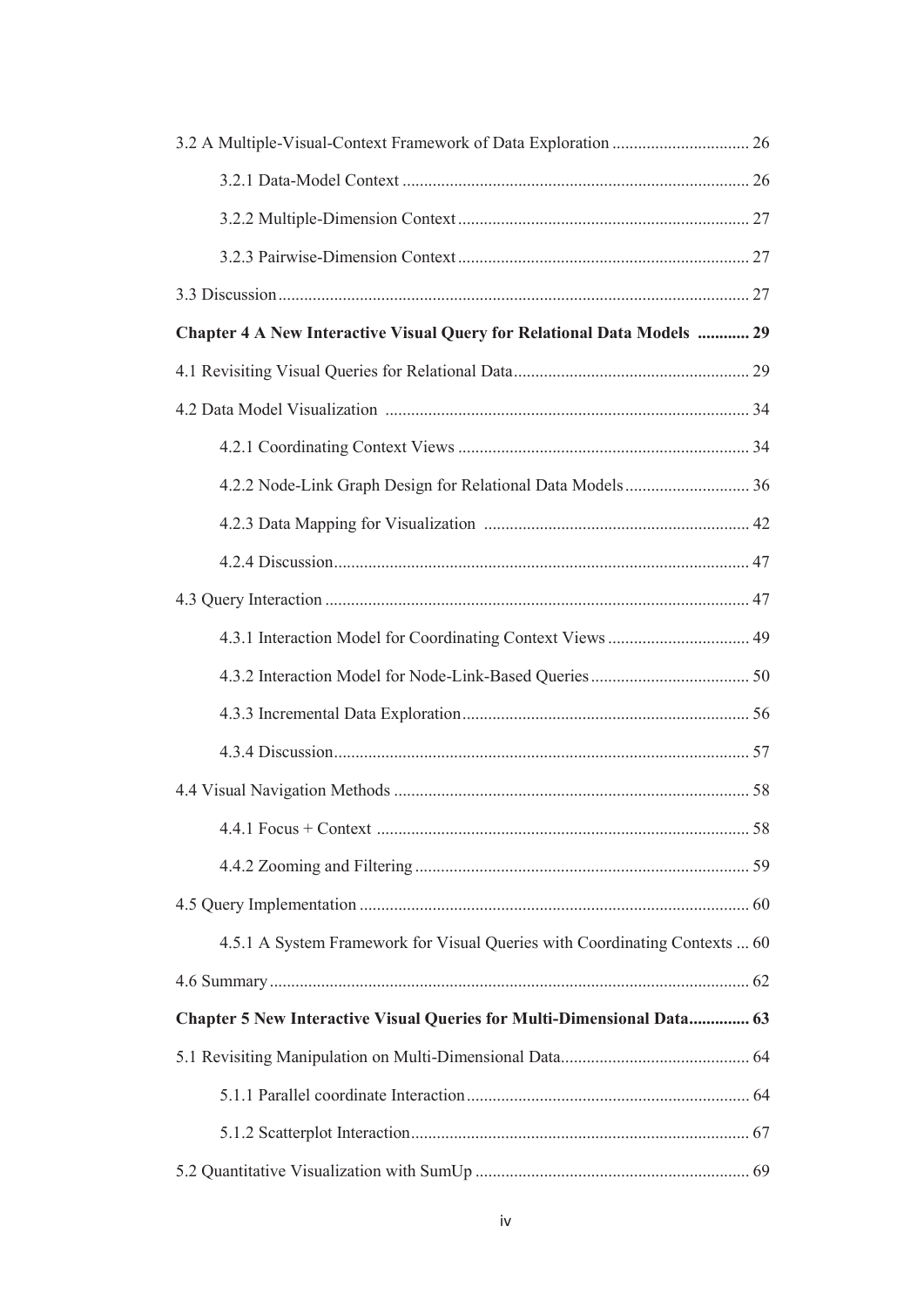| 5.3 Query Interaction on Parallel Coordinates with Quantitative Approach  75 |  |
|------------------------------------------------------------------------------|--|
|                                                                              |  |
|                                                                              |  |
|                                                                              |  |
|                                                                              |  |
|                                                                              |  |
|                                                                              |  |
|                                                                              |  |
|                                                                              |  |
|                                                                              |  |
| 5.6.1 A System Framework for Visual Queries with Quantitative Approach  94   |  |
|                                                                              |  |
|                                                                              |  |
| 6.1 Case Study 1: Visual Data Exploration with Relational Models  97         |  |
|                                                                              |  |
|                                                                              |  |
|                                                                              |  |
|                                                                              |  |
|                                                                              |  |
| 6.2 Case Study 2: Visual Analysis of Multiple-Dimensional Data  106          |  |
|                                                                              |  |
|                                                                              |  |
|                                                                              |  |
|                                                                              |  |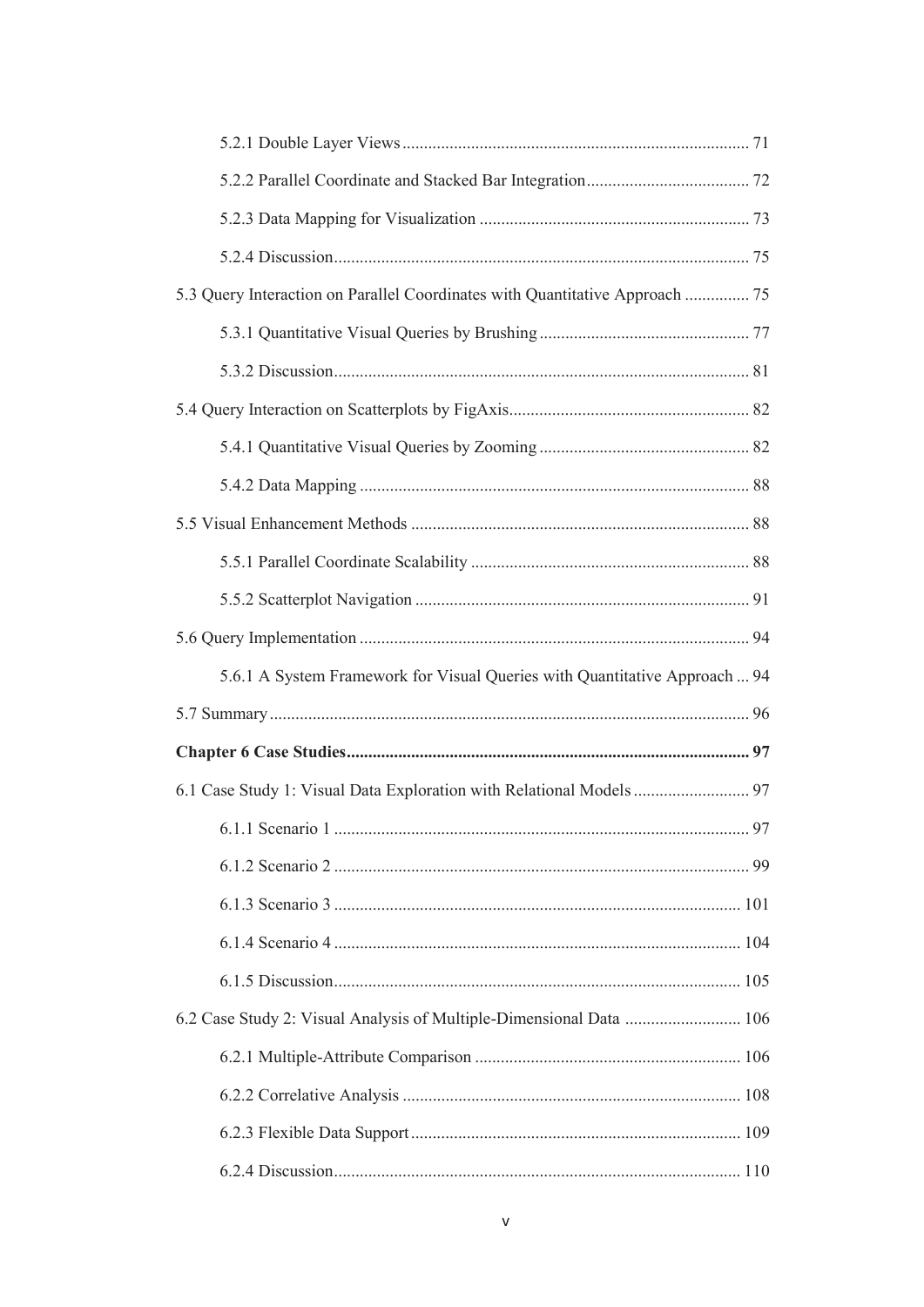| 6.3 Case Study 3: Interactive Data Exploration of Multiple Visual Contexts  110 |
|---------------------------------------------------------------------------------|
| 6.3.1 In-depth Exploration on Multiple Dimensions and Pairwise Comparison111    |
| 6.3.2 Multiple-Context Queries of Data Models and Multi-Dimensional Data115     |
|                                                                                 |
|                                                                                 |
|                                                                                 |
|                                                                                 |
|                                                                                 |
|                                                                                 |
|                                                                                 |
| 7.2.1 Relational Query Making through Node-Link Graphics  127                   |
| 7.2.2 Quantitative Query Making through Parallel Coordinates  128               |
|                                                                                 |
|                                                                                 |
|                                                                                 |
|                                                                                 |
|                                                                                 |
|                                                                                 |
| 137                                                                             |
|                                                                                 |
|                                                                                 |
|                                                                                 |
|                                                                                 |
|                                                                                 |
|                                                                                 |
|                                                                                 |
|                                                                                 |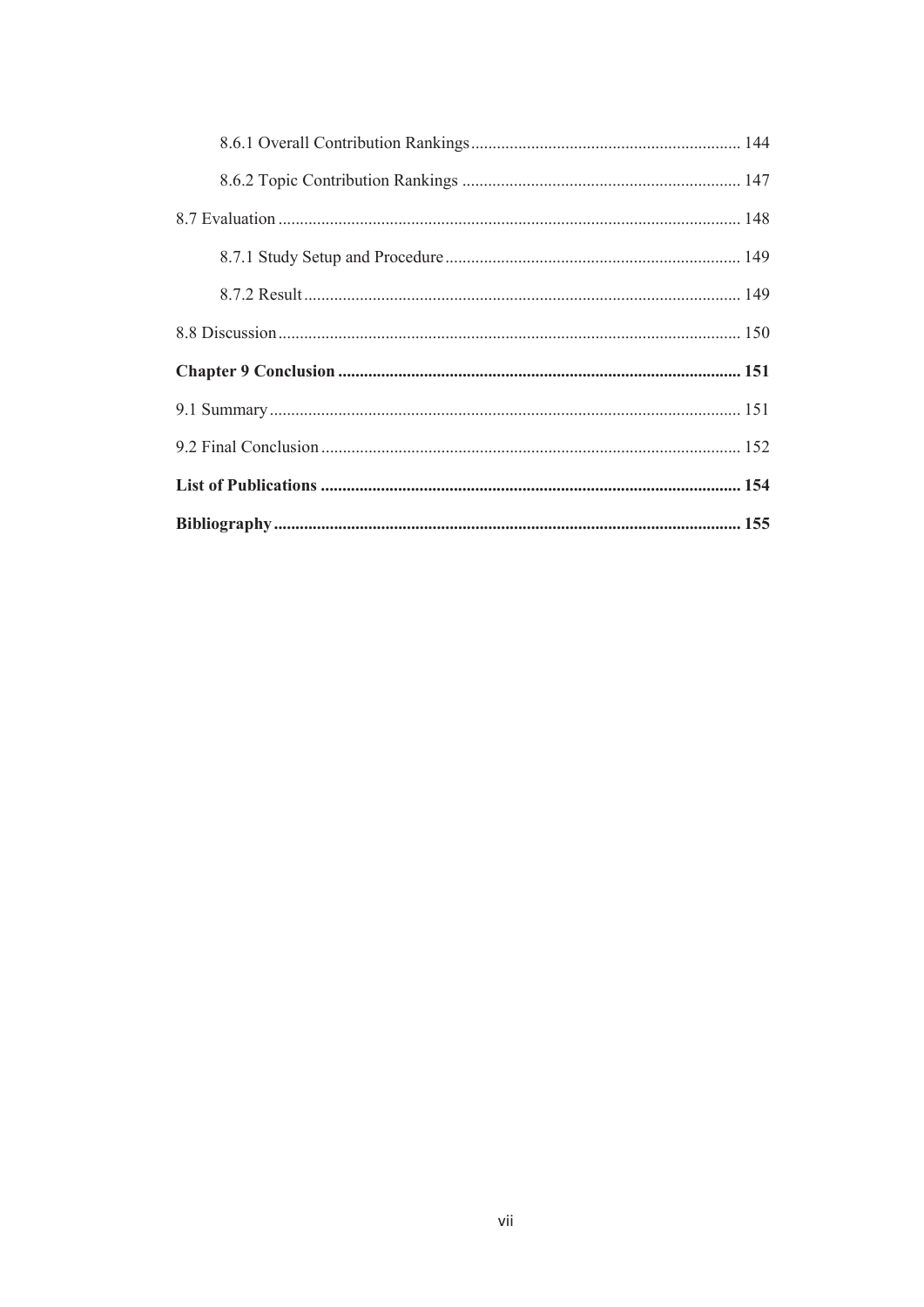# **List of Algorithms**

| Algorithm 4.1 The algorithm of setting relationships from the data schema       |
|---------------------------------------------------------------------------------|
|                                                                                 |
| Algorithm 4.2 The algorithm of checking a foreign key from the data schema      |
| Algorithm 4.3 The algorithm of setting nodes from the data schema               |
| Algorithm 4.4 The algorithm of the visualization mapping from the data of a     |
| Algorithm 5.1 The procedure of recording the interaction on the parallel        |
| Algorithm 5.2 The procedure of displaying the query results for the stacked bar |
| Algorithm 5.3 The procedure of recording the interaction on FigAxis87           |
| Algorithm 6.1 Scenario completion procedures of MCquery and a data query        |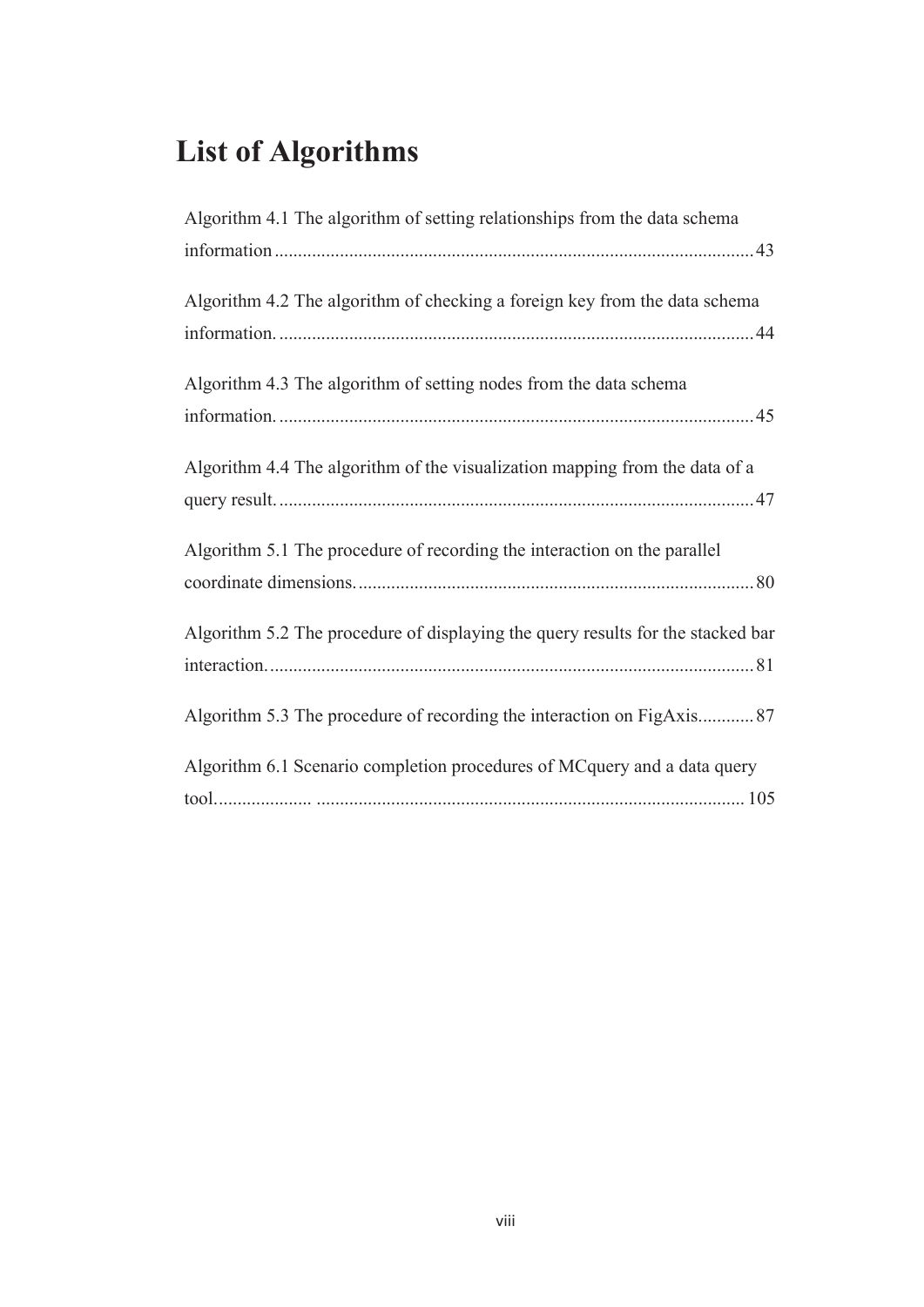# **List of Figures**

| Figure 2.2 An entire employment of a simple ER diagram 14                        |
|----------------------------------------------------------------------------------|
| Figure 2.3 The impact of the attributed visualization on node-link graphs 15     |
| Figure 2.4 The relational context visualization for entity resolution 16         |
| Figure 2.5 The visual calculation of the y-coordinate of a basic data point (di) |
| Figure 2.6 An application of parallel coordinates with nine dimensions and       |
|                                                                                  |
| Figure 2.7 The scatterplots with different shapes of data points20               |
|                                                                                  |
|                                                                                  |
| Figure 2.10 A sample layout of the TableLens employment 23                       |
| Figure 3.1 The proposed multiple-visual-context framework of relational data     |
| Figure 4.1 The relational data query interface of MS Access 2010 30              |
| Figure 4.2 The relational data query interface of QGraph 31                      |
| Figure 4.3 The relational data query interface of Dataplay31                     |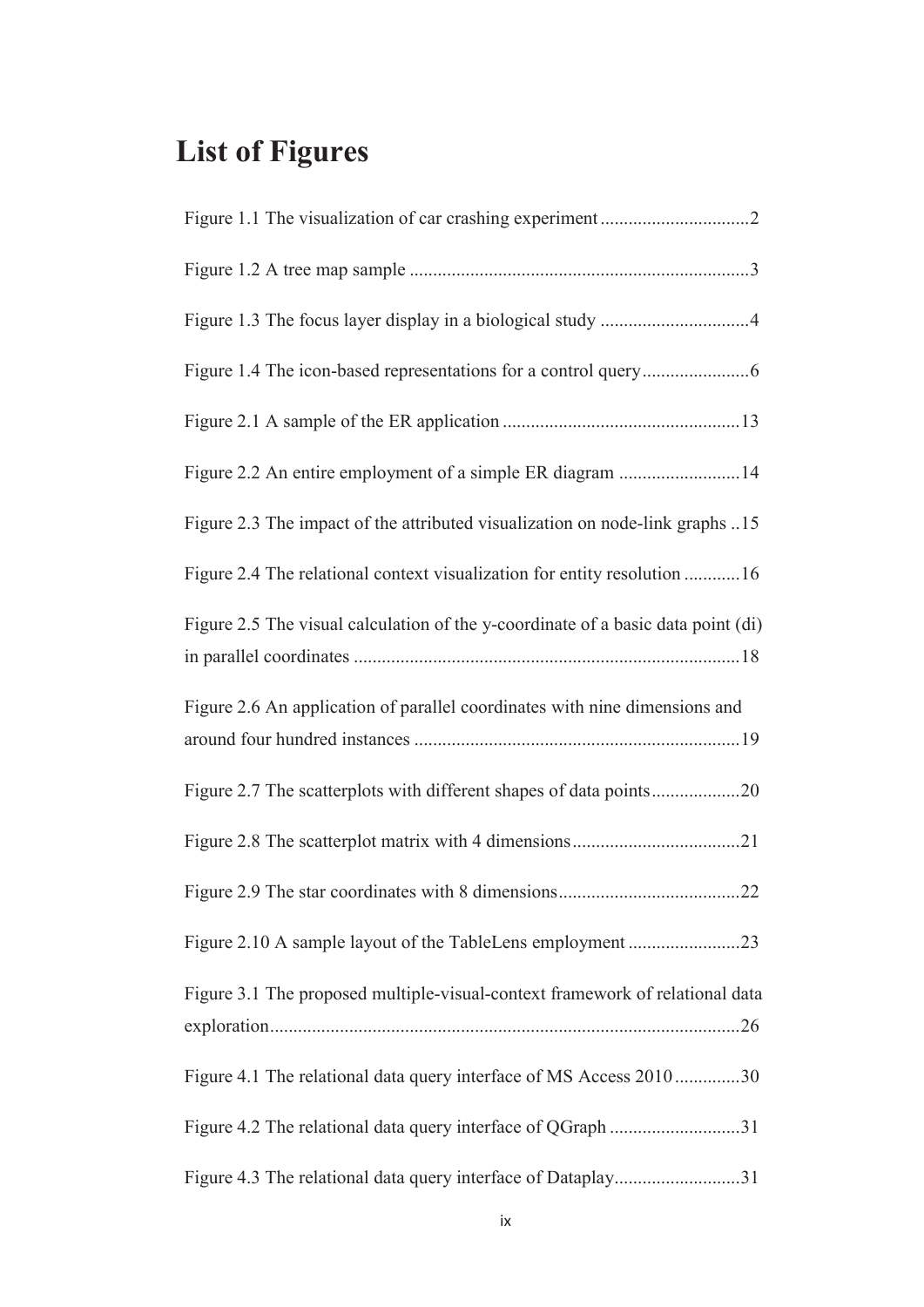| Figure 4.4 The relational data query interface based on HV32                                                                                          |
|-------------------------------------------------------------------------------------------------------------------------------------------------------|
| Figure 4.5 The relational data query interface based on a node-link graph33                                                                           |
| Figure 4.6 The main user interface for the coordinating visual contexts of<br>data models and query results by technique MCquery. 35                  |
| Figure 4.7 The relational schema of six tables Payments, Customers,<br>Countries, Orders, OrderDetails, and Products used in the samples of this      |
| Figure 4.8 A sample of the data model representation for six tables38                                                                                 |
| Figure 4.9 A sample of the result graph corresponding to three tables<br>countries (a blue node), customers (an orange node), and products (the green |
|                                                                                                                                                       |
| Figure 4.11 The query interaction model proposed for the query module of                                                                              |
| Figure 4.12 The new model for the data exploration by interaction on the<br>coordinating visual contexts of data models and query results49           |
| Figure 4.13 The instance of a query formulation with the finding component                                                                            |
| Figure 4.14 The instance of a query formulation with the condition                                                                                    |
|                                                                                                                                                       |
| Figure 4.16 The filtering feature in the data model context54                                                                                         |
| Figure 4.17 The instance of query interaction in the query result context55                                                                           |
| Figure 4.18 The logical-frame-based exploration of a huge graph 56                                                                                    |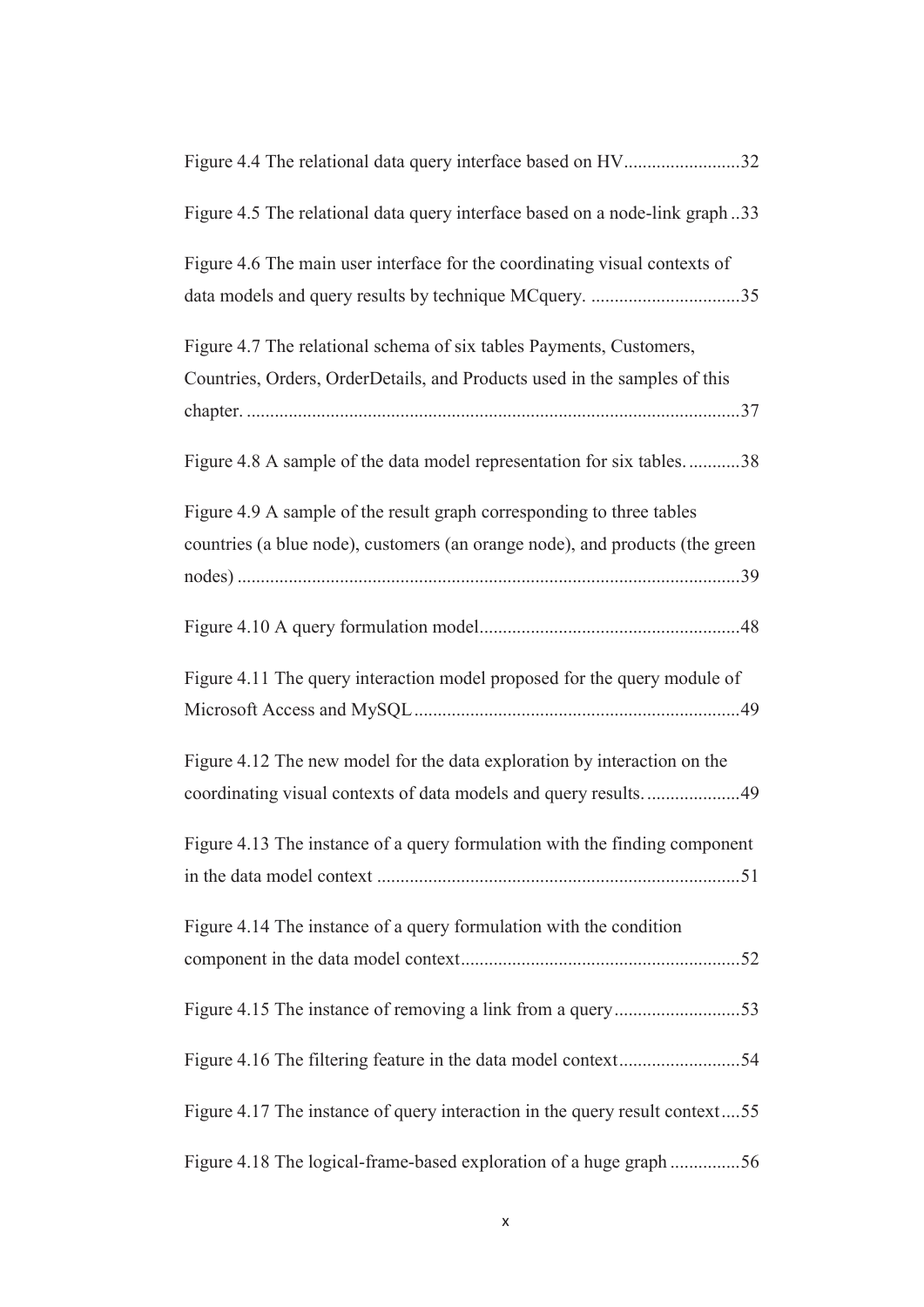| Figure 4.19 The proposed system framework for visual queries with the                                                                         |
|-----------------------------------------------------------------------------------------------------------------------------------------------|
|                                                                                                                                               |
|                                                                                                                                               |
|                                                                                                                                               |
| Figure 5.3 A focus+context visualization model in parallel coordinates66                                                                      |
| Figure 5.4 A dimensional tree of visual hierarchical dimensional reduction 66                                                                 |
|                                                                                                                                               |
|                                                                                                                                               |
|                                                                                                                                               |
| Figure 5.8 The bar and stacked bar layout with various arrangements for                                                                       |
|                                                                                                                                               |
|                                                                                                                                               |
| Figure 5.11 An instance of the SumUp query comparing the car models of<br>three representatives Toyota of Japan (green), Volkswagen of Europe |
|                                                                                                                                               |
|                                                                                                                                               |
|                                                                                                                                               |
| Figure 5.14 The parallel coordinates with box-plot embedded for data                                                                          |
|                                                                                                                                               |
| Figure 5.15 The interaction model of query interaction on the double layer                                                                    |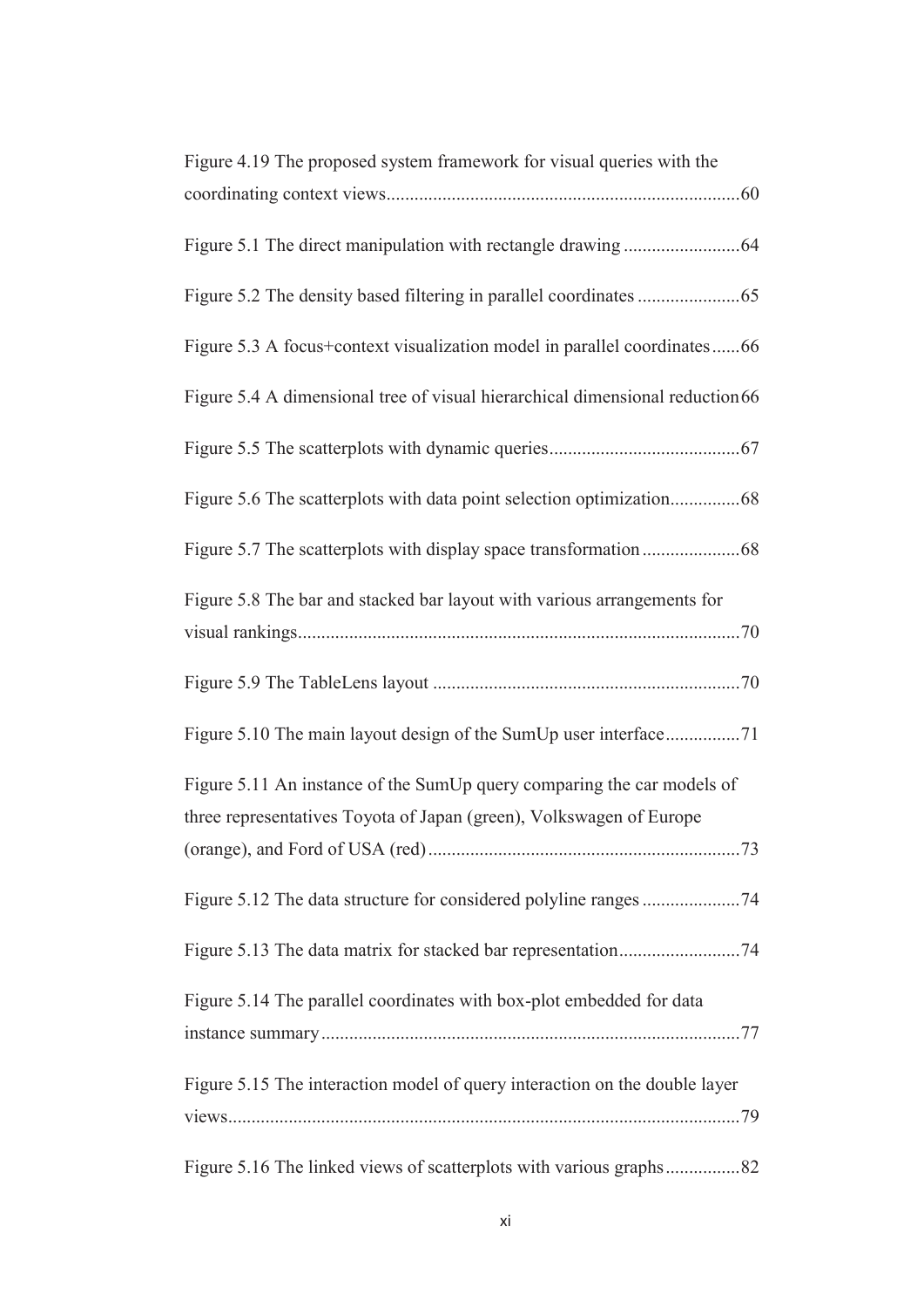| Figure 5.17 The procedure of multiple-view matching between scatterplots       |
|--------------------------------------------------------------------------------|
|                                                                                |
|                                                                                |
|                                                                                |
|                                                                                |
| Figure 5.19 The layout of a FigAxis application for the correlative            |
| comparison of new car model delivery in term of Horsepower and Weight          |
|                                                                                |
|                                                                                |
|                                                                                |
|                                                                                |
| Figure 5.21 The filtering feature of SumUp applied in the visual analysis of   |
| Census income data concerning Income, Hourperweek, Age, and Sex towards        |
|                                                                                |
|                                                                                |
| Figure 5.22 The zooming and panning feature of FigAxis in the proximity        |
|                                                                                |
|                                                                                |
| Figure 5.23 The colour-based highlight of the car models delivered by USA      |
|                                                                                |
| Figure 5.24 The extended FigAxis layout of the visual comparison of the car    |
|                                                                                |
|                                                                                |
| Figure 5.25 The system framework proposed for the visual query deployment      |
|                                                                                |
|                                                                                |
| Figure 6.1 The query interaction on the relationship representations of store, |
|                                                                                |
|                                                                                |
| Figure 6.2 The flexible interaction on the coordinating visual contexts of the |
|                                                                                |
|                                                                                |
| Figure 6.3 The filtering feature applied for countries China and India101      |
|                                                                                |
| Figure 6.4 The query interaction with the highlighted dimensions of film,      |
|                                                                                |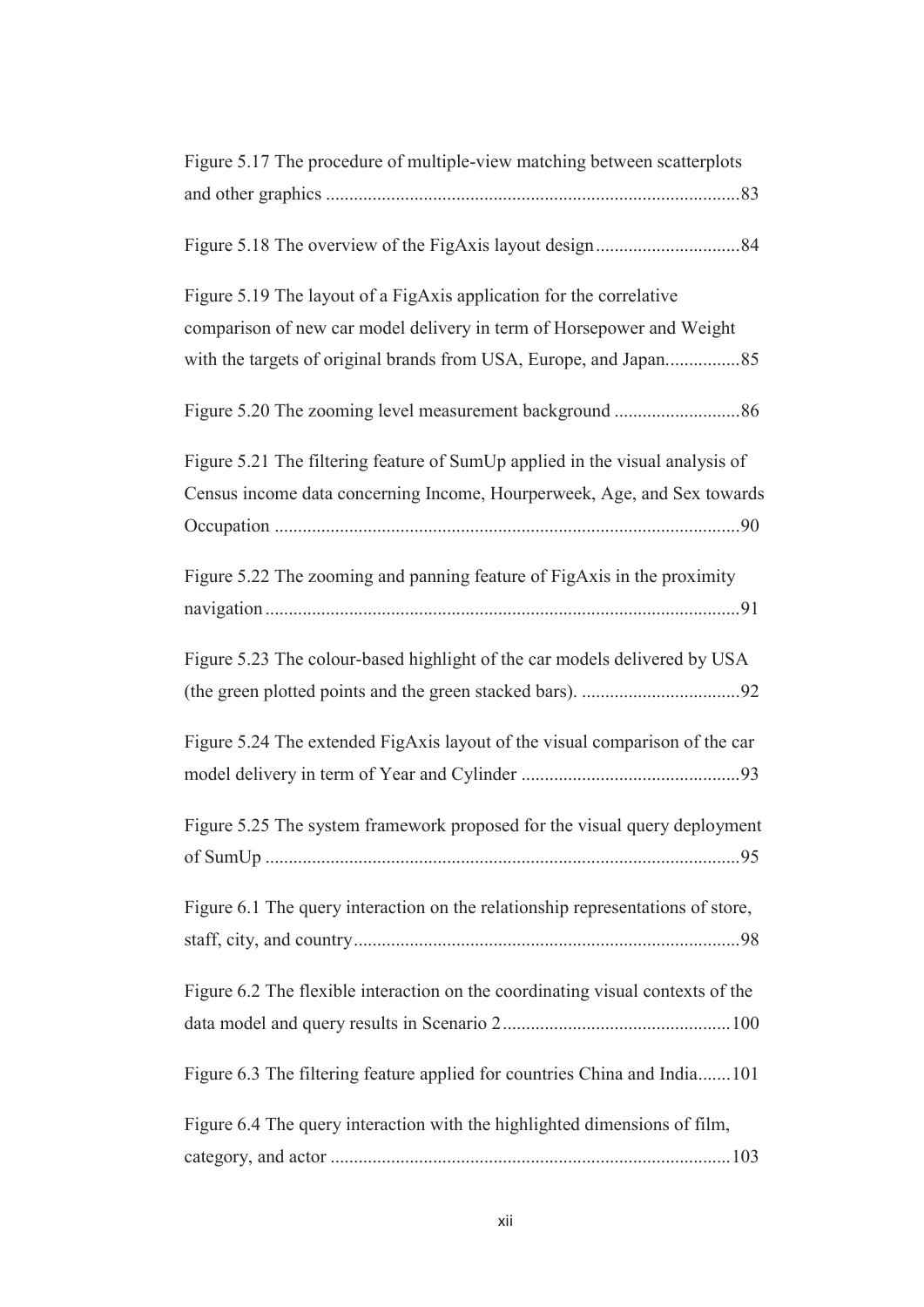| Figure 6.5 The relationship recognition in the query result of categories    |
|------------------------------------------------------------------------------|
|                                                                              |
|                                                                              |
| Figure 6.6 The multiple attribute comparison for the number of models of six |
| Japanese brands based on Cylinder, Horsepower, Weight, and Year  107         |
|                                                                              |
| Figure 6.7 The correlative analyses of Weight and MPG, Weight and            |
|                                                                              |
|                                                                              |
| Figure 6.8 The data summary with flexible data support to explore Income     |
| and Workclass towards the ages of the population in United States109         |
|                                                                              |
| Figure 6.9 The statistical parallel coordinates of the United States Census  |
|                                                                              |
|                                                                              |
| Figure 6.10 The leve-1 summary of Age and 40-and-over Hoursperweek.112       |
|                                                                              |
| Figure 6.11 The leve-6 summary of Age and 40-and-over Hoursperweek.113       |
|                                                                              |
| Figure 6.12 The quantitative plotting comparison between Occupation and      |
|                                                                              |
|                                                                              |
| Figure 6.13 The data-model context of customer, film, category, actor, and   |
|                                                                              |
|                                                                              |
| Figure 6.14 the multi-dimension context of categoryname, filmreleaseyear,    |
|                                                                              |
|                                                                              |
| Figure 6.15 The pairwise comparison of categoryname and                      |
|                                                                              |
|                                                                              |
| Figure 6.16 The name of the impacted films of Drama and Family in the        |
| comparison of costs 10.99 and 24.99 visualized in the data-model context of  |
|                                                                              |
|                                                                              |
| Figure 7.1 The space-saving rates in term of the link display of MCquery 124 |
|                                                                              |
| Figure 7.2 The space-saving rates in term of the node display of MCquery125  |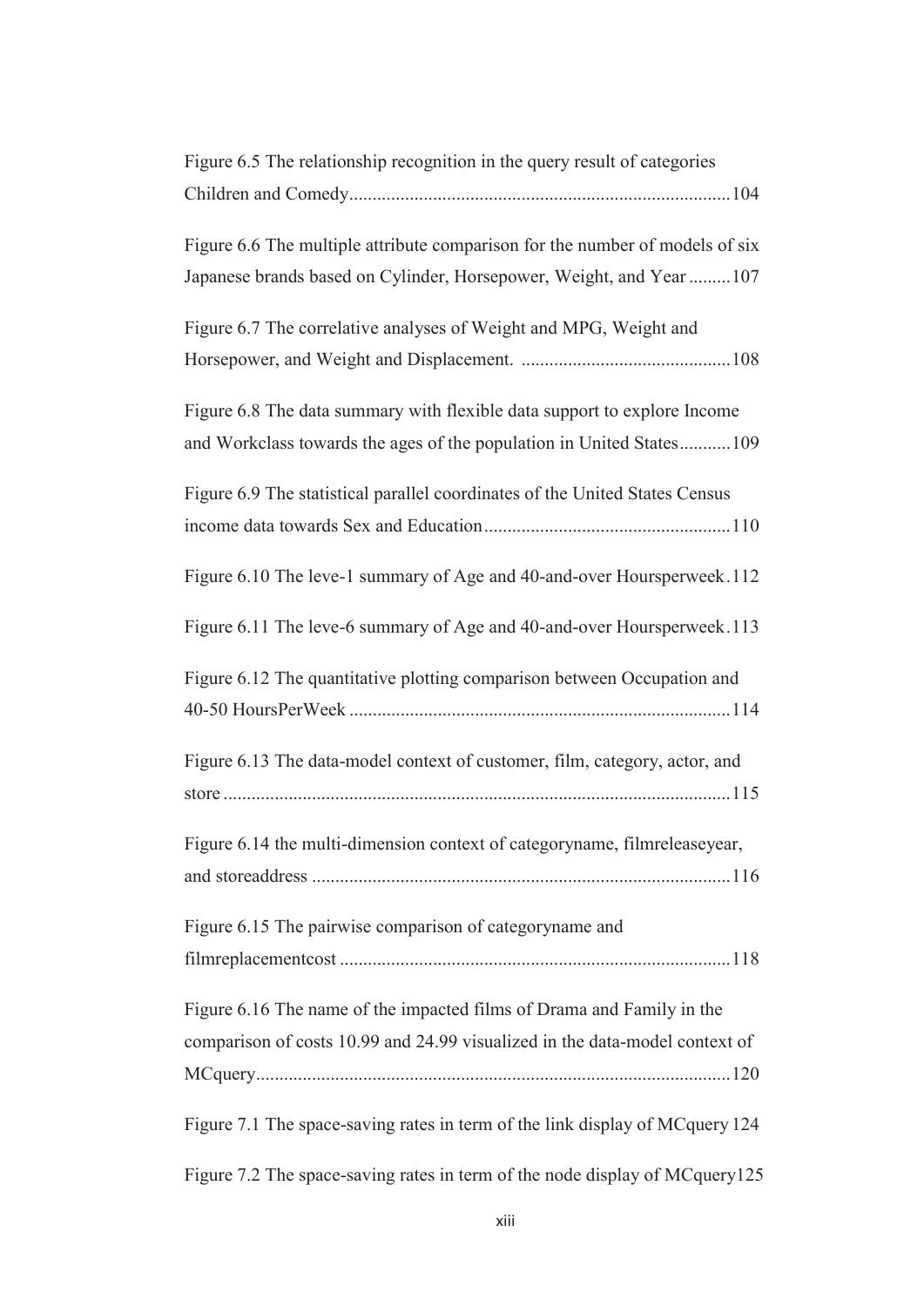| Figure 7.3 The detailed comparison between the IT and BA groups on the         |
|--------------------------------------------------------------------------------|
|                                                                                |
| Figure 7.4 The task completion time of the MCquery usage for the IT and BA     |
|                                                                                |
| Figure 7.5 The feedback result of the friendliness comparison between the      |
|                                                                                |
|                                                                                |
| Figure 8.2 An instance of the grouped-score visual ranking141                  |
|                                                                                |
|                                                                                |
|                                                                                |
| Figure 8.6 The overall contribution ranking for price B  146                   |
| Figure 8.7 The sorting view by tag park (red bars) and tag flower (green bars) |
|                                                                                |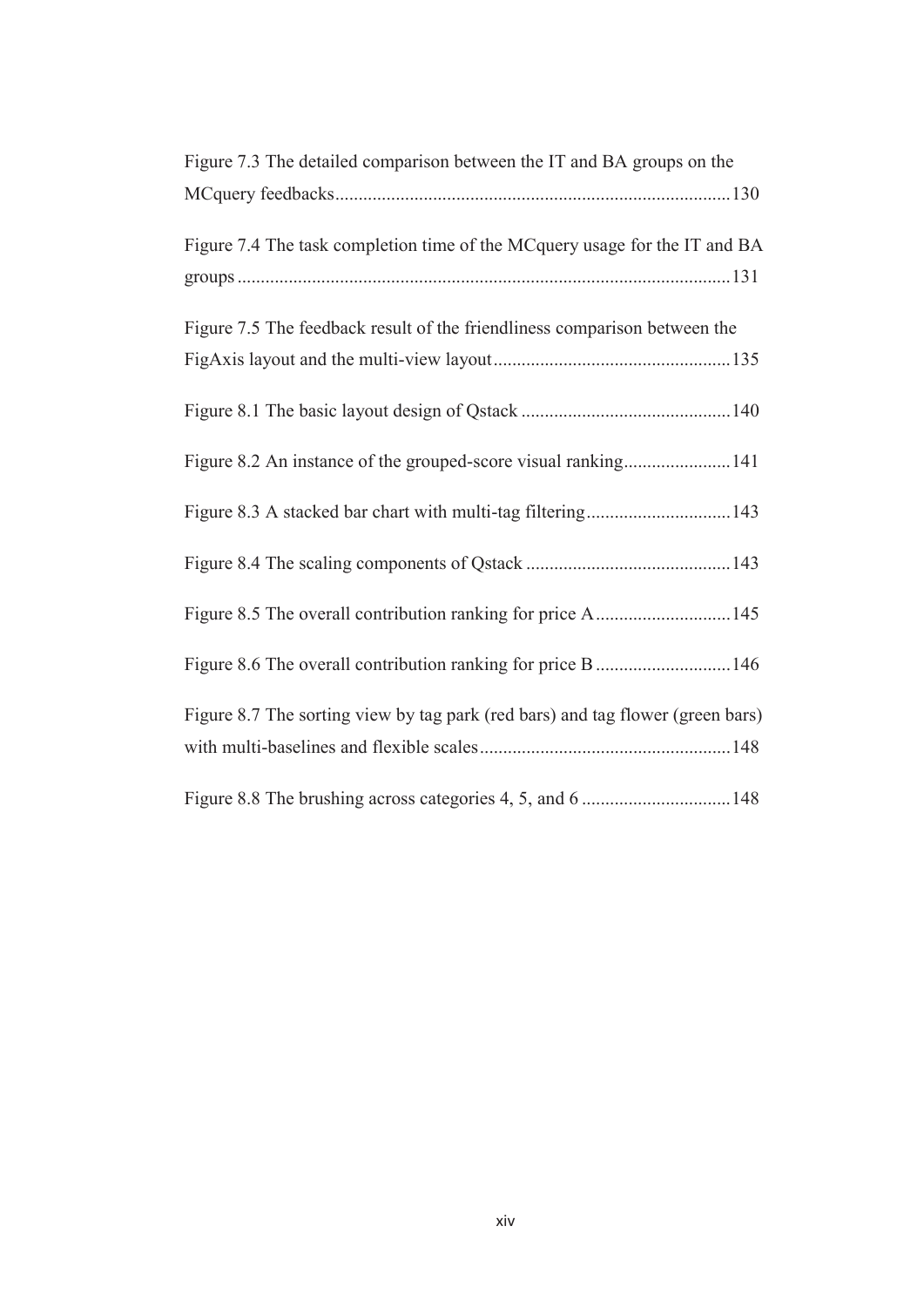### **List of Tables**

| Table 7.1 The parameter values chosen for the space-saving assessment in term |
|-------------------------------------------------------------------------------|
|                                                                               |
| Table 7.2. The feature comparison of MCquery, the visual query tool of        |
|                                                                               |
| Table 7.3 The feature comparison of SumUp, the tool of Siirtola (2002), and   |
|                                                                               |